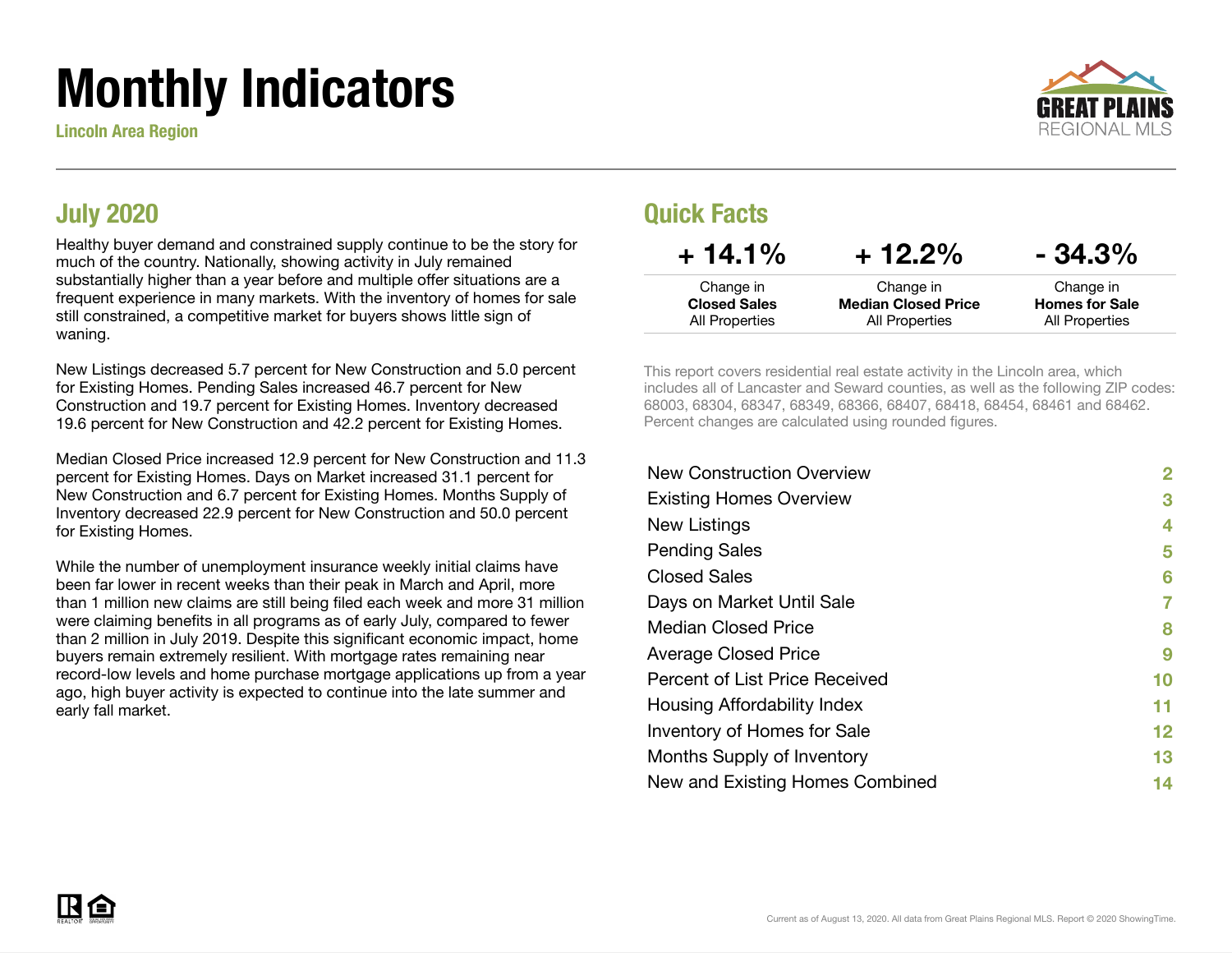#### New Construction Overview

Key metrics by report month and for year-to-date (YTD) starting from the first of the year. New Construction properties only.



| <b>Key Metrics</b>                    | <b>Historical Sparkbars</b>                                        | 7-2019    | 7-2020    | % Change | <b>YTD 2019</b> | <b>YTD 2020</b> | % Change |
|---------------------------------------|--------------------------------------------------------------------|-----------|-----------|----------|-----------------|-----------------|----------|
| <b>New Listings</b>                   | 7-2018<br>$1 - 2019$<br>7-2019<br>$1 - 2020$<br>7-2020             | 105       | 99        | $-5.7%$  | 759             | 802             | $+5.7%$  |
| <b>Pending Sales</b>                  | $7 - 2018$<br>$7 - 2019$<br>$1 - 2019$<br>$1 - 2020$<br>$7 - 2020$ | 45        | 66        | $+46.7%$ | 434             | 504             | $+16.1%$ |
| <b>Closed Sales</b>                   | $7 - 2020$<br>7-2018<br>$1 - 2019$<br>7-2019<br>1-2020             | 43        | 82        | $+90.7%$ | 400             | 432             | $+8.0%$  |
| Days on Market Until Sale             | $7 - 2018$<br>$1 - 2019$<br>$1 - 2020$<br>$7 - 2020$<br>7-2019     | 45        | 59        | $+31.1%$ | 55              | 65              | $+18.2%$ |
| <b>Median Closed Price</b>            | $7 - 2018$<br>$1 - 2019$<br>7-2019<br>$1 - 2020$<br>$7 - 2020$     | \$302,000 | \$340,975 | $+12.9%$ | \$300,562       | \$326,195       | $+8.5%$  |
| <b>Average Closed Price</b>           | $7 - 2018$<br>$1 - 2019$<br>7-2019<br>$1 - 2020$<br>7-2020         | \$315,441 | \$349,144 | $+10.7%$ | \$313,378       | \$337,641       | $+7.7%$  |
| <b>Percent of List Price Received</b> | $7 - 2018$<br>$1 - 2019$<br>$7 - 2019$<br>$1 - 2020$<br>7-2020     | 100.2%    | 100.2%    | 0.0%     | 100.6%          | 100.5%          | $-0.1%$  |
| <b>Housing Affordability Index</b>    | $7 - 2018$<br>$1 - 2019$<br>7-2019<br>$1 - 2020$<br>$7 - 2020$     | 109       | 105       | $-3.7%$  | 110             | 110             | 0.0%     |
| <b>Inventory of Homes for Sale</b>    | $7 - 2018$<br>$1 - 2019$<br>7-2019<br>$1 - 2020$<br>$7 - 2020$     | 280       | 225       | $-19.6%$ |                 |                 |          |
| <b>Months Supply of Inventory</b>     | $1 - 2019$<br>7-2019<br>$1 - 2020$<br>$7 - 2018$<br>$7 - 2020$     | 4.8       | 3.7       | $-22.9%$ |                 |                 |          |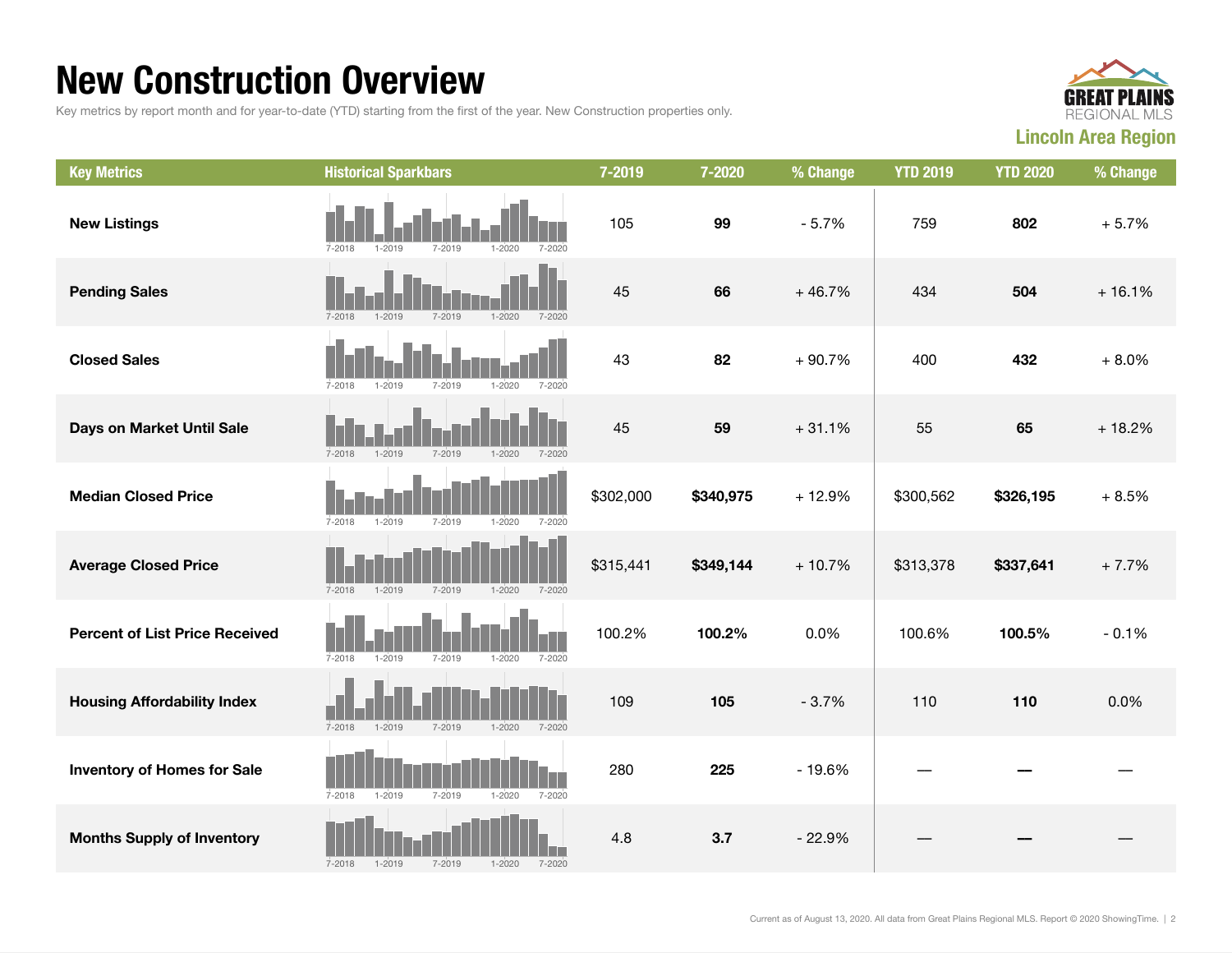## Existing Homes Overview

Key metrics by report month and for year-to-date (YTD) starting from the first of the year. Existing Homes properties only.



| <b>Key Metrics</b>                    | <b>Historical Sparkbars</b>                                        | 7-2019    | 7-2020    | % Change | <b>YTD 2019</b> | <b>YTD 2020</b> | % Change |
|---------------------------------------|--------------------------------------------------------------------|-----------|-----------|----------|-----------------|-----------------|----------|
| <b>New Listings</b>                   | $7 - 2018$<br>$7 - 2019$<br>$1 - 2020$<br>$7 - 2020$<br>$1 - 2019$ | 538       | 511       | $-5.0%$  | 3,270           | 3,140           | $-4.0%$  |
| <b>Pending Sales</b>                  | $7 - 2019$<br>$1 - 2020$<br>$7 - 2018$<br>$1 - 2019$<br>$7 - 2020$ | 395       | 473       | $+19.7%$ | 2,557           | 2,788           | $+9.0%$  |
| <b>Closed Sales</b>                   | $7 - 2018$<br>$1 - 2019$<br>$7 - 2019$<br>$1 - 2020$<br>$7 - 2020$ | 447       | 477       | $+6.7%$  | 2,324           | 2,378           | $+2.3%$  |
| Days on Market Until Sale             | $7 - 2018$<br>$1 - 2019$<br>$7 - 2019$<br>$1 - 2020$<br>$7 - 2020$ | 15        | 16        | $+6.7%$  | 24              | 21              | $-12.5%$ |
| <b>Median Closed Price</b>            | $7 - 2018$<br>$1 - 2019$<br>$7 - 2019$<br>$1 - 2020$<br>$7 - 2020$ | \$200,000 | \$222,500 | $+11.3%$ | \$186,301       | \$200,000       | $+7.4%$  |
| <b>Average Closed Price</b>           | 7-2018<br>$1 - 2019$<br>7-2019<br>$1 - 2020$<br>7-2020             | \$223,116 | \$252,274 | $+13.1%$ | \$218,056       | \$228,576       | $+4.8%$  |
| <b>Percent of List Price Received</b> | $7 - 2018$<br>$1 - 2019$<br>7-2019<br>$1 - 2020$<br>$7 - 2020$     | 98.9%     | 100.4%    | $+1.5%$  | 98.7%           | 99.3%           | $+0.6%$  |
| <b>Housing Affordability Index</b>    | $7 - 2018$<br>$1 - 2019$<br>$7 - 2019$<br>$1 - 2020$<br>7-2020     | 165       | 161       | $-2.4%$  | 177             | 179             | $+1.1%$  |
| <b>Inventory of Homes for Sale</b>    | $7 - 2018$<br>$1 - 2019$<br>$7 - 2019$<br>$1 - 2020$<br>$7 - 2020$ | 517       | 299       | $-42.2%$ |                 |                 |          |
| <b>Months Supply of Inventory</b>     | $7 - 2018$<br>$1 - 2019$<br>$7 - 2019$<br>$1 - 2020$<br>$7 - 2020$ | 1.6       | 0.8       | $-50.0%$ |                 |                 |          |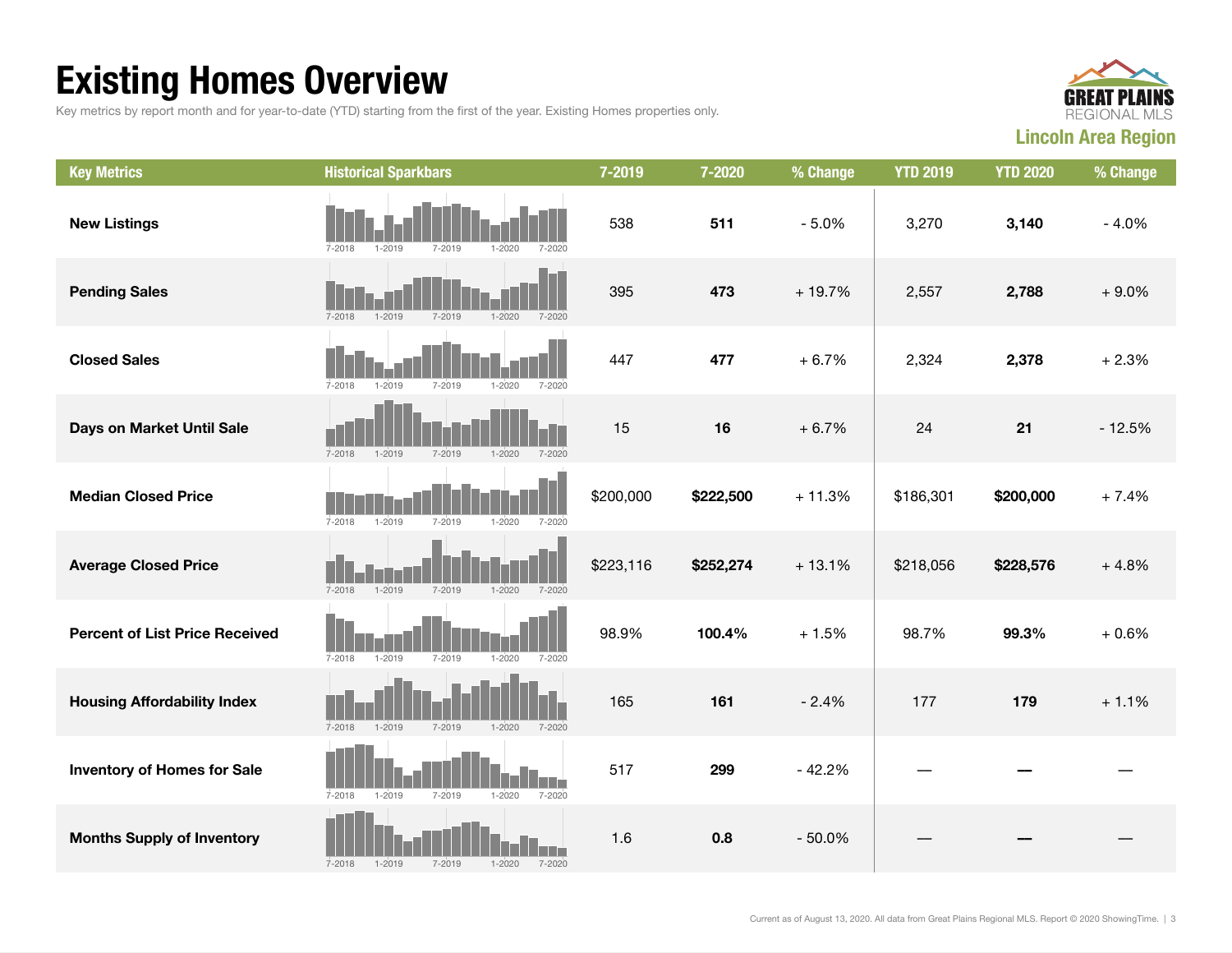## New Listings

A count of the properties that have been newly listed on the market in a given month.





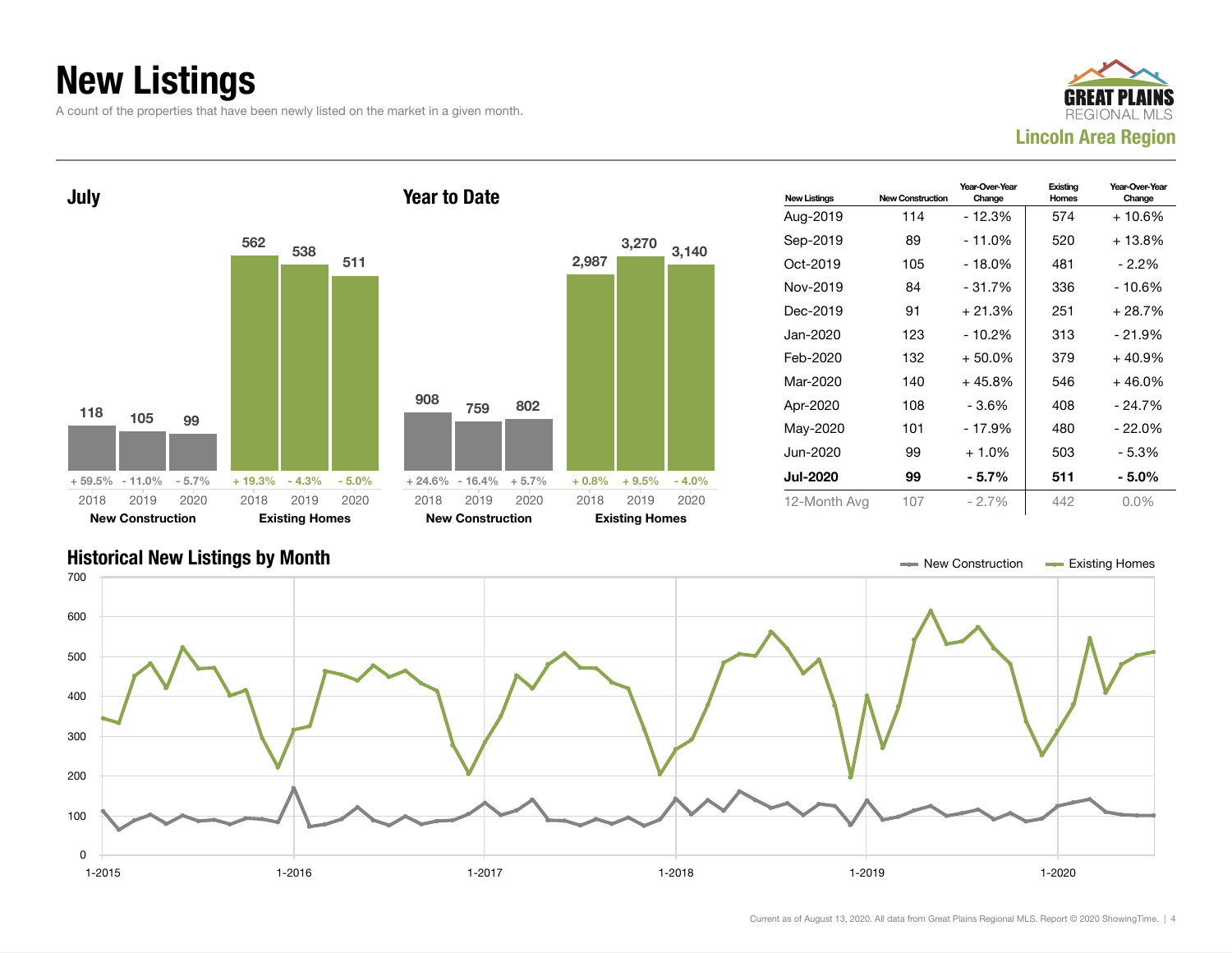## Pending Sales

A count of the properties on which offers have been accepted in a given month.





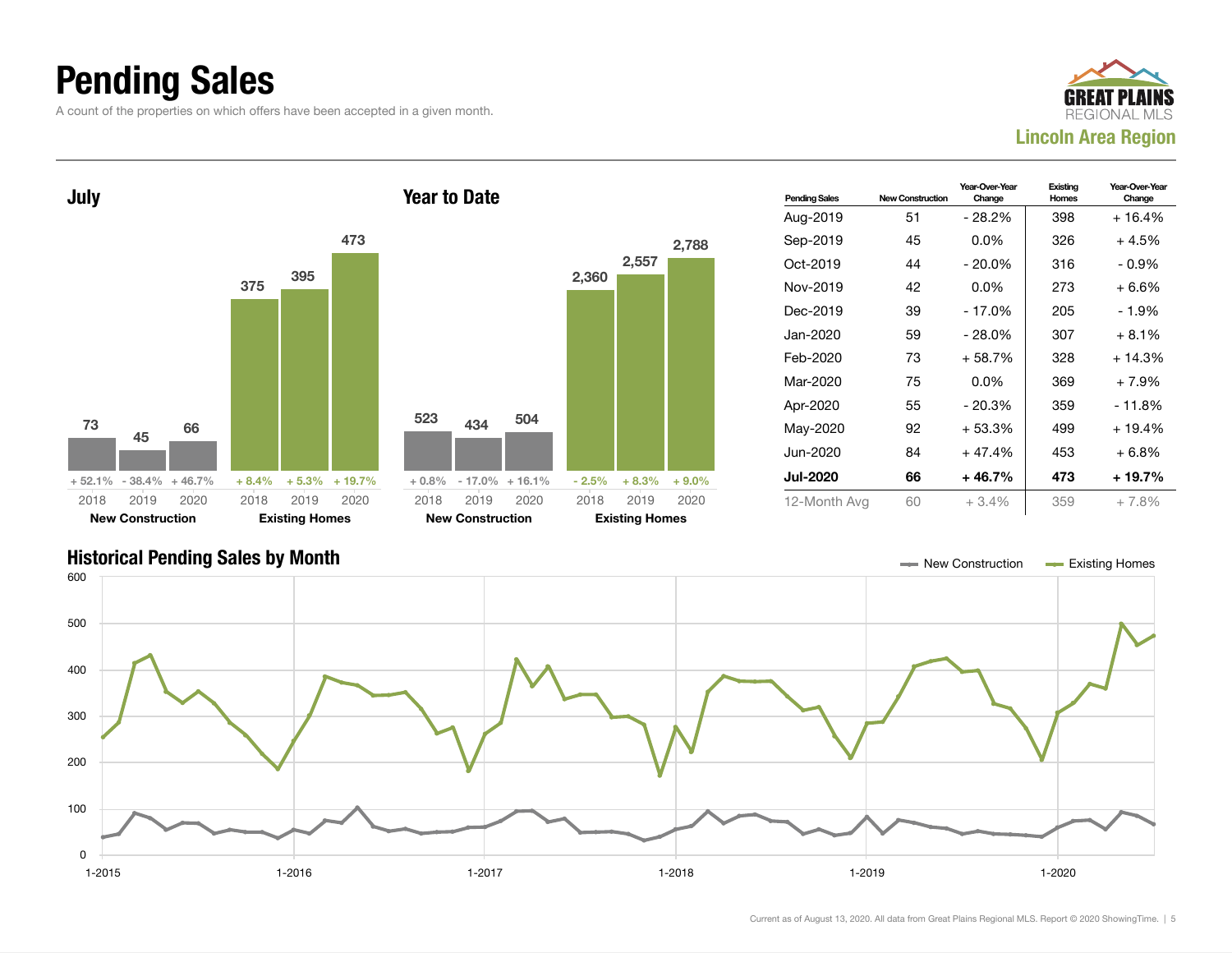#### Closed Sales

A count of the actual sales that closed in a given month.





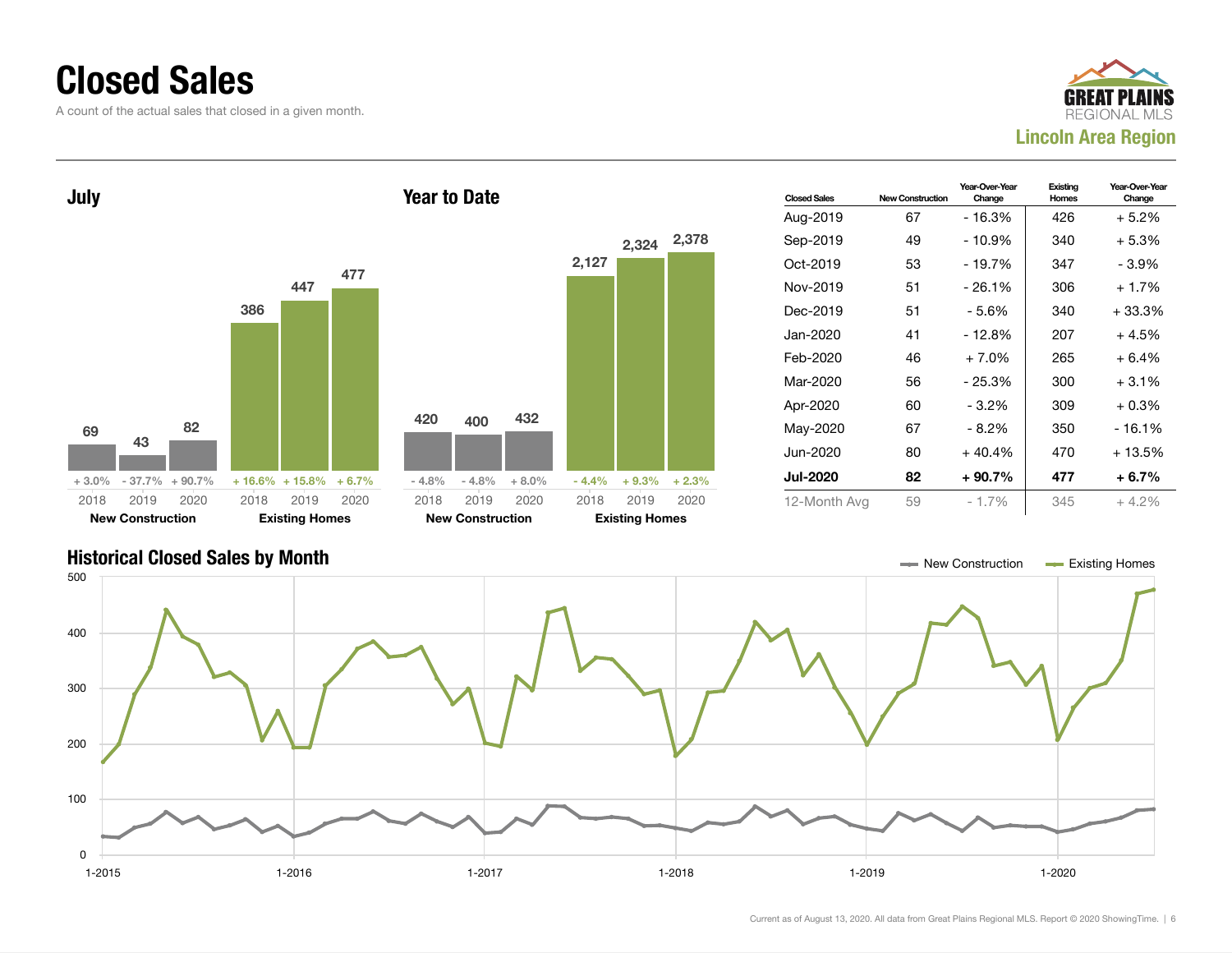#### Days on Market Until Sale

Average number of days between when a property is listed and when an offer is accepted in a given month.





#### Days on Market New Construction Year-Over-Year Change Existing Homes Year-Over-Year Change Aug-2019  $55 + 5.8\%$  19 + 11.8% Sep-2019 53 - 17.2% 17 - 10.5% Oct-2019 63 + 16.7% 21 - 4.5% Nov-2019 79 + 119.4% 21 0.0% Dec-2019 62 + 10.7% 29 - 9.4% Jan-2020 60 + 57.9% 29 - 19.4% Feb-2020 71 + 42.0% 29 - 12.1% Mar-2020 52 0.0% 29 - 12.1% Apr-2020 80 + 1.3% 21 - 19.2% May-2020 72 + 16.1% 14 - 26.3% Jun-2020 63 + 28.6% 18 - 10.0% Jul-2020 59 + 31.1% 16 + 6.7% 12-Month Avg\* 64 + 19.8% 21 - 8.9%

\* Days on Market for all properties from August 2019 through July 2020. This is not the average of the individual figures above.

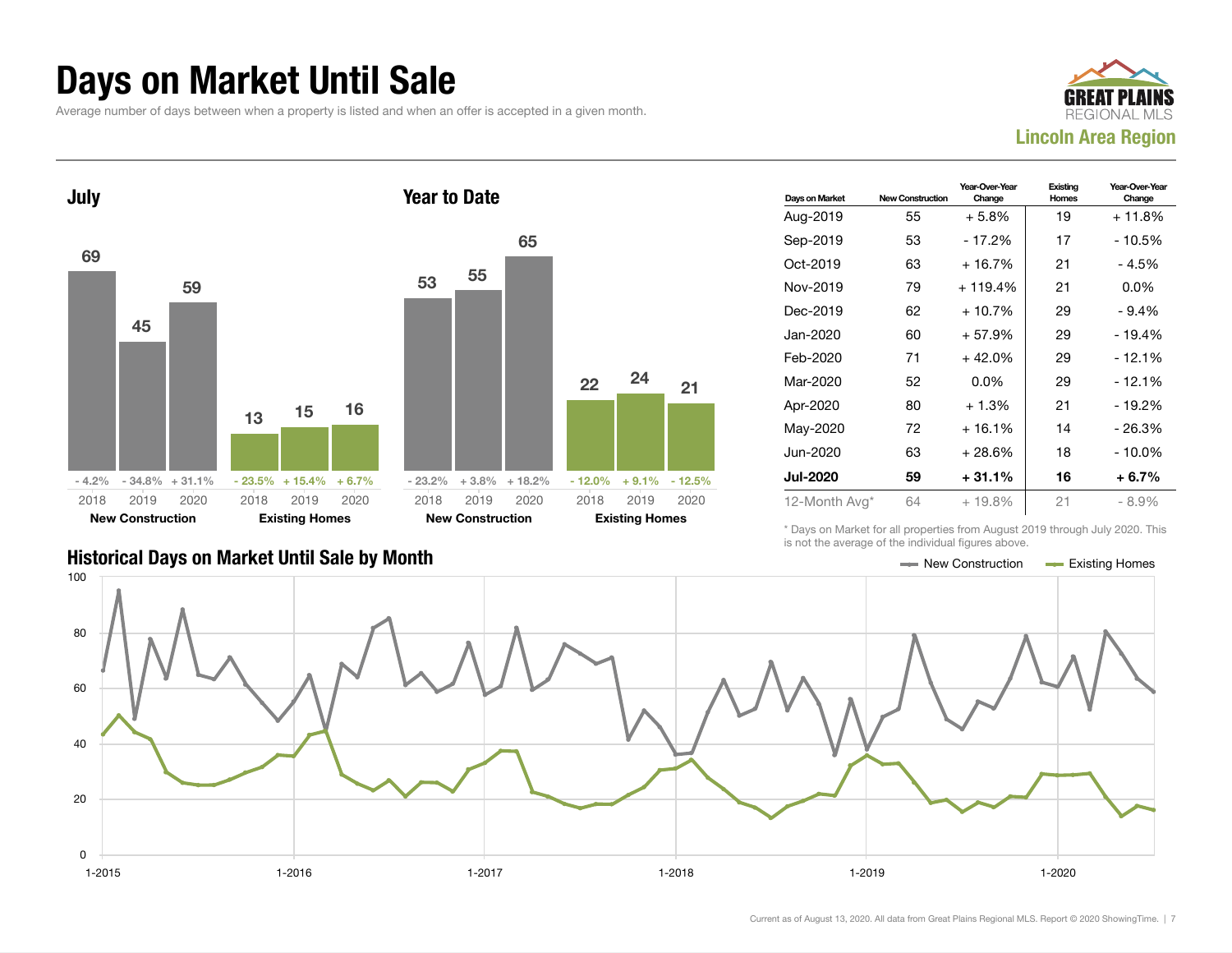## Median Closed Price

Point at which half of the sales sold for more and half sold for less, not accounting for seller concessions, in a given month.





| <b>Median Closed Price</b> | <b>New Construction</b> | Year-Over-Year<br>Change | Existing<br>Homes | Year-Over-Year<br>Change |
|----------------------------|-------------------------|--------------------------|-------------------|--------------------------|
| Aug-2019                   | \$316,900               | $+6.4%$                  | \$189,900         | + 2.6%                   |
| Sep-2019                   | \$315,000               | $+14.5%$                 | \$199,700         | + 11.0%                  |
| Oct-2019                   | \$321,800               | $+9.6%$                  | \$191,950         | $+7.8%$                  |
| Nov-2019                   | \$329,136               | $+16.4%$                 | \$181,875         | $+1.0%$                  |
| Dec-2019                   | \$309.900               | + 11.5%                  | \$190.000         | $+5.6%$                  |
| Jan-2020                   | \$317,900               | $+5.5%$                  | \$186,000         | $+5.6%$                  |
| Feb-2020                   | \$318.224               | $+9.1%$                  | \$179.000         | + 5.9%                   |
| Mar-2020                   | \$322,500               | $+9.3%$                  | \$189,950         | $+9.2%$                  |
| Apr-2020                   | \$320,603               | - 3.1%                   | \$190.000         | $+2.7%$                  |
| May-2020                   | \$326.089               | $+7.1%$                  | \$210.450         | + 12.2%                  |
| Jun-2020                   | \$333,700               | + 12.8%                  | \$207,000         | $+3.5%$                  |
| Jul-2020                   | \$340,975               | + 12.9%                  | \$222,500         | + 11.3%                  |
| 12-Month Avg*              | \$323,000               | $+9.5%$                  | \$197,000         | $+6.5%$                  |

Historical Median Closed Price by Month **New Construction According Closed Price by Month** New Construction According Homes

\* Median Closed Price for all properties from August 2019 through July 2020. This is not the average of the individual figures above.



\$200,000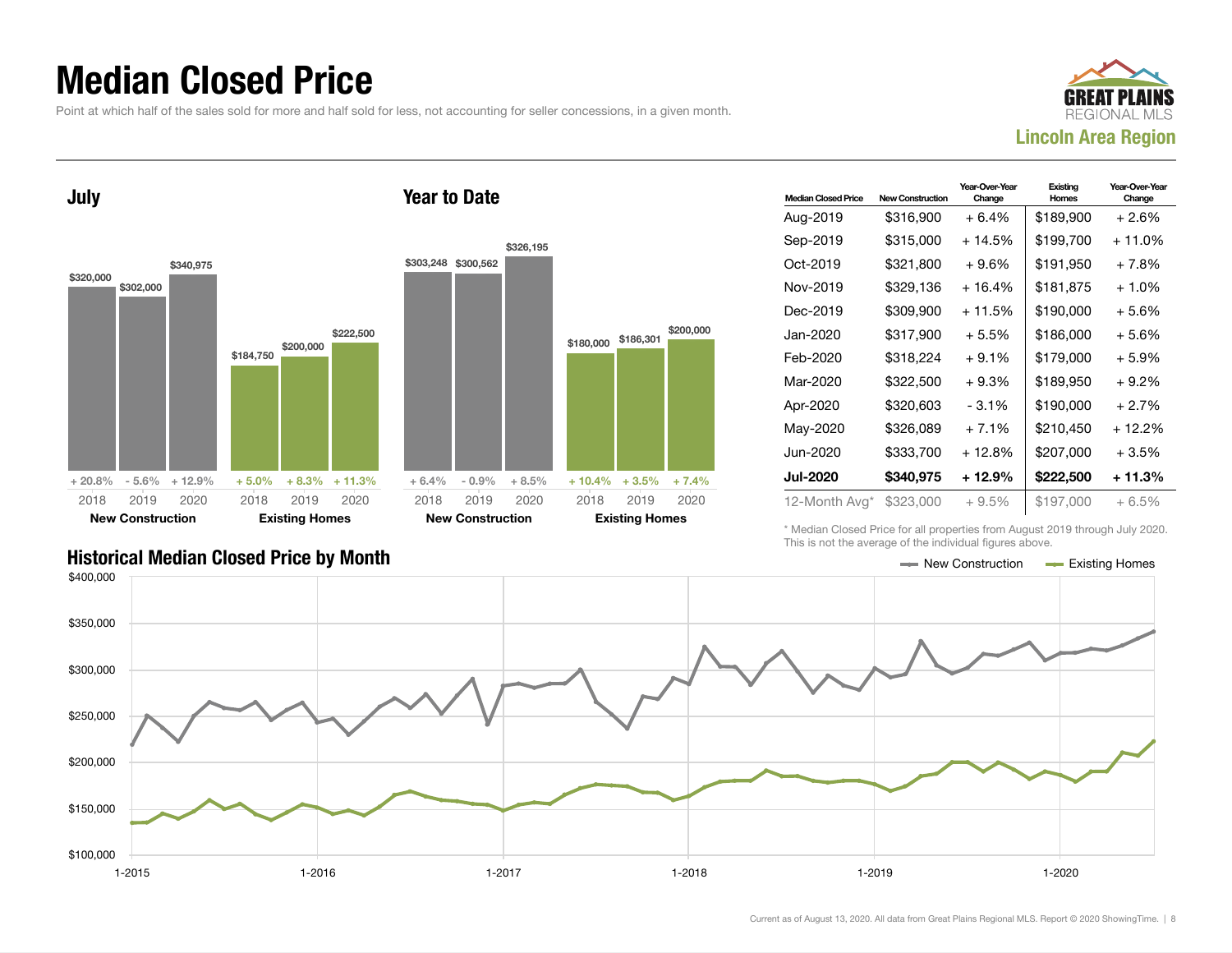#### Average Closed Price

Average sales price for all closed sales, not accounting for seller concessions, in a given month.



July



Year to Date

| <b>Average Closed Price</b> | <b>New Construction</b> | Year-Over-Year<br>Change | Existing<br>Homes | Year-Over-Year<br>Change |
|-----------------------------|-------------------------|--------------------------|-------------------|--------------------------|
| Aug-2019                    | \$312,565               | - 3.8%                   | \$220,563         | - 1.5%                   |
| Sep-2019                    | \$323,980               | + 15.8%                  | \$231,205         | $+7.9%$                  |
| Oct-2019                    | \$337,552               | $+10.6%$                 | \$220,811         | + 12.0%                  |
| Nov-2019                    | \$334,748               | + 13.2%                  | \$213,595         | $+2.5%$                  |
| Dec-2019                    | \$319,329               | $+4.2%$                  | \$221,301         | $+9.1%$                  |
| Jan-2020                    | \$322,662               | $+7.9%$                  | \$209,003         | $+2.7%$                  |
| Feb-2020                    | \$325,817               | $+9.2%$                  | \$216,071         | $+7.9%$                  |
| Mar-2020                    | \$348.620               | + 11.6%                  | \$215,672         | $+4.9%$                  |
| Apr-2020                    | \$338,215               | $+5.5%$                  | \$222,193         | $+7.4%$                  |
| May-2020                    | \$324,900               | $+2.9\%$                 | \$232,961         | $+6.5%$                  |
| Jun-2020                    | \$342,881               | $+5.4%$                  | \$229,321         | - 7.0%                   |
| <b>Jul-2020</b>             | \$349,144               | $+10.7%$                 | \$252,274         | $+13.1%$                 |
| 12-Month Avg*               | \$332,754               | $+7.6%$                  | \$225,610         | $+5.1%$                  |

Historical Average Closed Price by Month **New Construction Average Closed Price by Month** New Construction **New Construction** 

\* Average Closed Price for all properties from August 2019 through July 2020. This is not the average of the individual figures above.

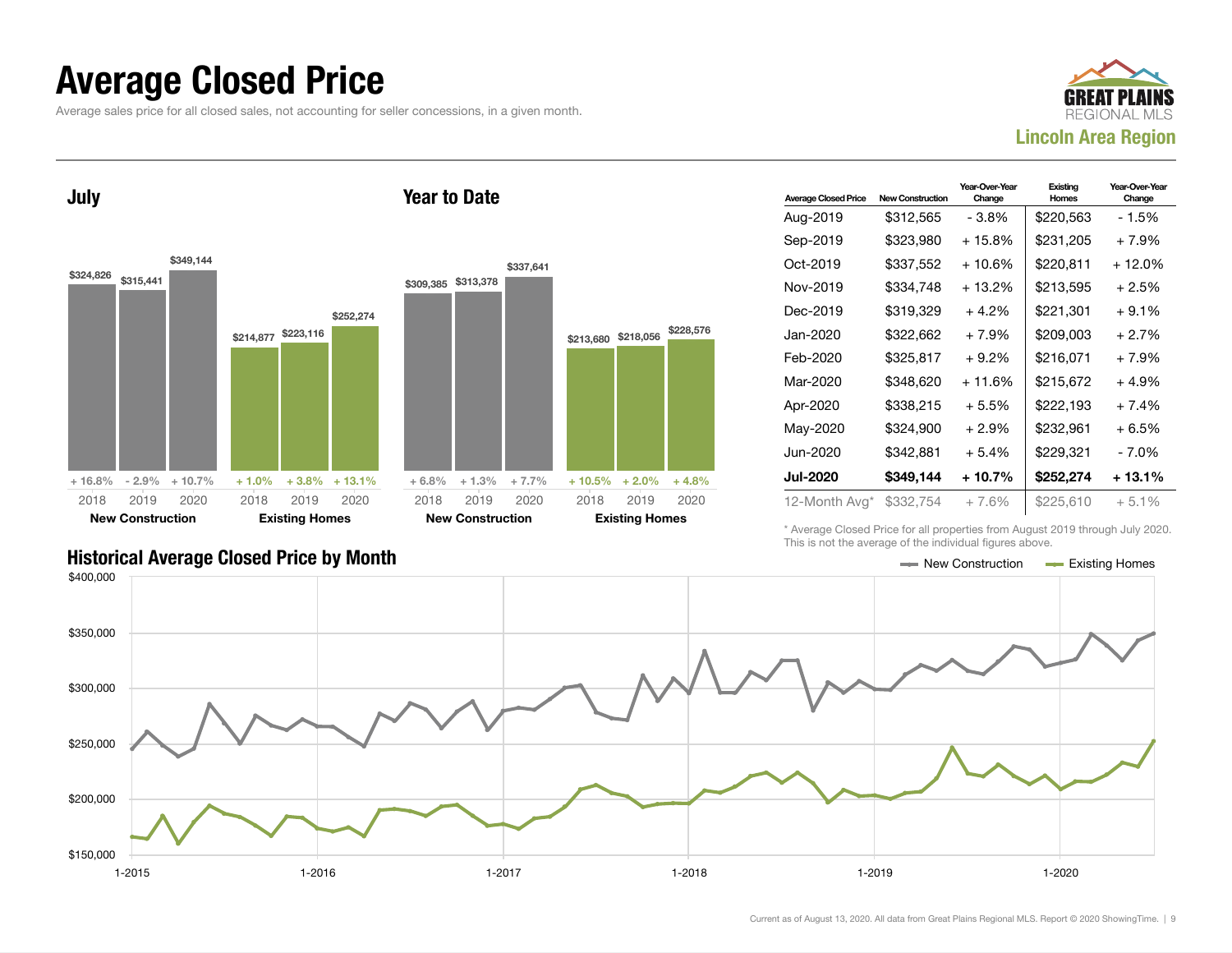## Percent of List Price Received

Percentage found when dividing a property's sales price by its most recent list price, then taking the average for all properties sold in a given month, not accounting for seller concessions.





| Pct. of List Price<br>Received | <b>New Construction</b> | Year-Over-Year<br>Change | Existing<br><b>Homes</b> | Year-Over-Year<br>Change |
|--------------------------------|-------------------------|--------------------------|--------------------------|--------------------------|
| Aug-2019                       | 100.1%                  | $-0.3%$                  | 98.4%                    | $-0.8%$                  |
| Sep-2019                       | 101.2%                  | $+0.1%$                  | 98.3%                    | $-0.6%$                  |
| Oct-2019                       | 100.4%                  | $-0.7%$                  | 98.2%                    | $+0.3%$                  |
| Nov-2019                       | 100.6%                  | $+0.9\%$                 | 97.9%                    | $+0.1\%$                 |
| Dec-2019                       | 100.6%                  | $+0.4%$                  | 97.8%                    | $+0.5%$                  |
| Jan-2020                       | 100.3%                  | $+0.1%$                  | 97.5%                    | $-0.2\%$                 |
| Feb-2020                       | 101.0%                  | $+0.5%$                  | 97.6%                    | $-0.1%$                  |
| Mar-2020                       | 101.5%                  | $+1.0%$                  | 98.9%                    | $+0.9%$                  |
| Apr-2020                       | 100.9%                  | $+0.4%$                  | 99.3%                    | $+0.9%$                  |
| May-2020                       | 100.0%                  | $-1.3%$                  | 99.4%                    | $-0.1%$                  |
| Jun-2020                       | 100.2%                  | $-0.7\%$                 | 99.9%                    | $+0.5%$                  |
| Jul-2020                       | 100.2%                  | $0.0\%$                  | 100.4%                   | $+1.5%$                  |
| 12-Month Avg*                  | 100.5%                  | $-0.0\%$                 | 98.8%                    | $+0.3%$                  |

Historical Percent of List Price Received by Month New Construction According Homes

\* Pct. of List Price Received for all properties from August 2019 through July 2020. This is not the average of the individual figures above.

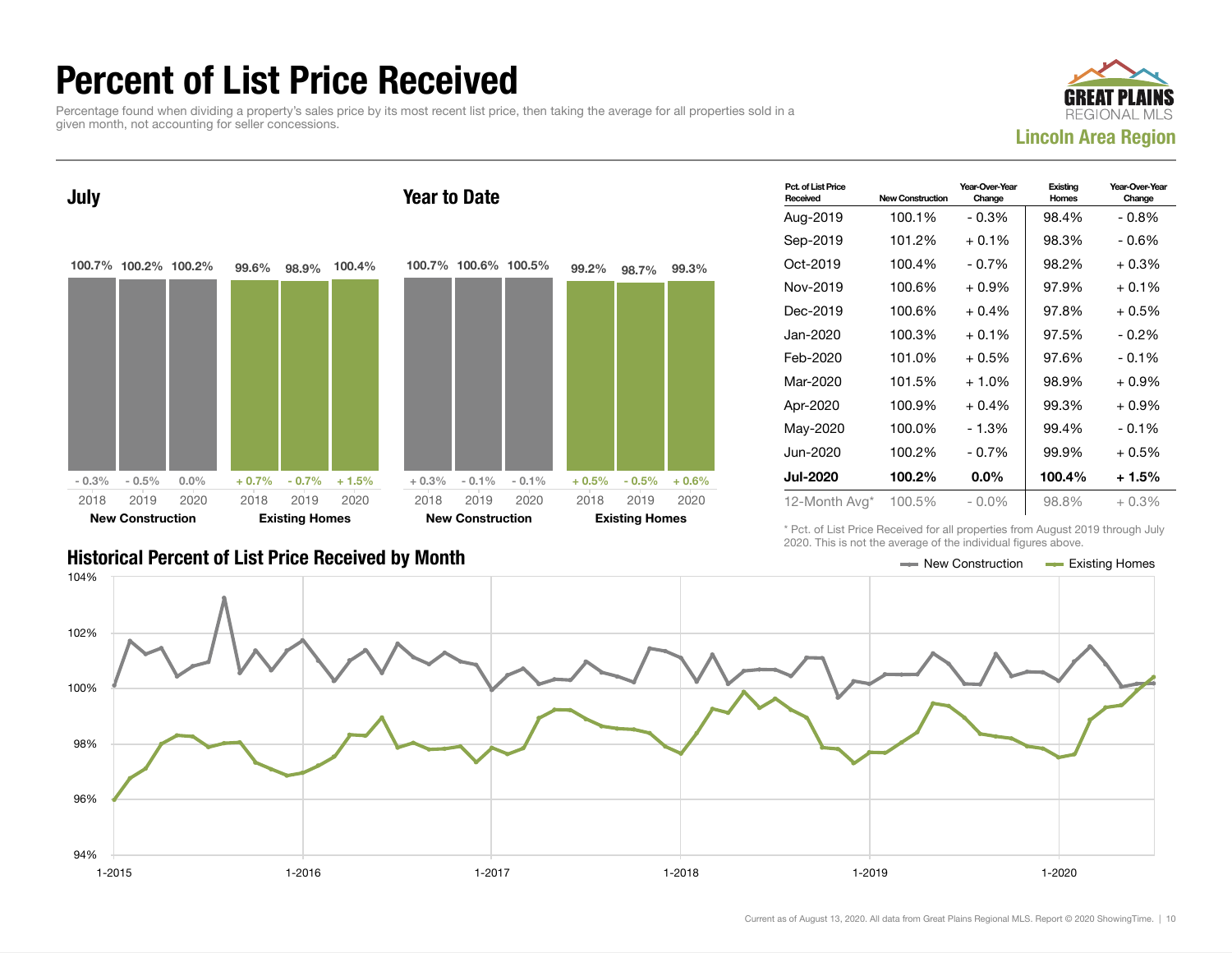## Housing Affordability Index

This index measures housing affordability for the region. For example, an index of 120 means the median household income is 120% of what is necessary to qualify for the median-priced home under prevailing interest rates. A higher number means greater affordability.





| <b>Affordability Index</b> | <b>New Construction</b> | Year-Over-Year<br>Change | Existing<br><b>Homes</b> | Year-Over-Year<br>Change |
|----------------------------|-------------------------|--------------------------|--------------------------|--------------------------|
| Aug-2019                   | 109                     | $+3.8\%$                 | 182                      | $+7.7%$                  |
| Sep-2019                   | 108                     | - 5.3%                   | 171                      | - 1.7%                   |
| Oct-2019                   | 107                     | $+10.3%$                 | 180                      | $+12.5%$                 |
| Nov-2019                   | 103                     | $0.0\%$                  | 186                      | + 15.5%                  |
| Dec-2019                   | 109                     | - 3.5%                   | 178                      | $+1.7%$                  |
| Jan-2020                   | 108                     | $+3.8%$                  | 184                      | $+2.8%$                  |
| Feb-2020                   | 109                     | $0.0\%$                  | 194                      | $+2.6%$                  |
| Mar-2020                   | 108                     | $-0.9\%$                 | 183                      | $-1.1%$                  |
| Apr-2020                   | 110                     | $+12.2%$                 | 185                      | $+5.7%$                  |
| May-2020                   | 109                     | $+2.8%$                  | 169                      | - 2.3%                   |
| Jun-2020.                  | 107                     | - 1.8%                   | 173                      | $+6.8%$                  |
| <b>Jul-2020</b>            | 105                     | - 3.7%                   | 161                      | $-2.4%$                  |
| 12-Month Avg               | 108                     | $+1.9\%$                 | 179                      | $+4.1%$                  |

#### Historical Housing Affordability Index by Month New Construction Existing Homes

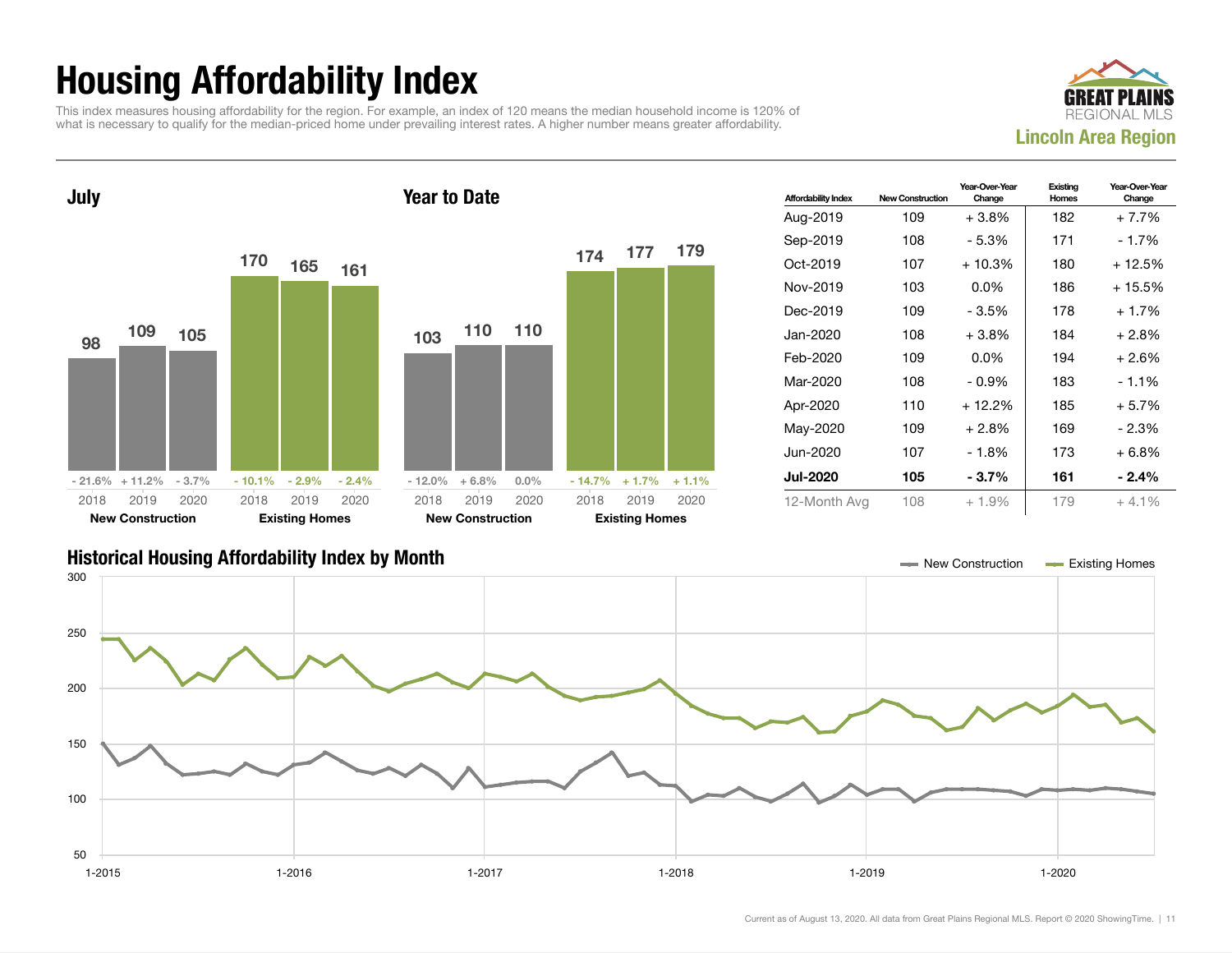#### Inventory of Homes for Sale

The number of properties available for sale in active status at the end of a given month.





#### Historical Inventory of Homes for Sale by Month New Construction Existing Homes

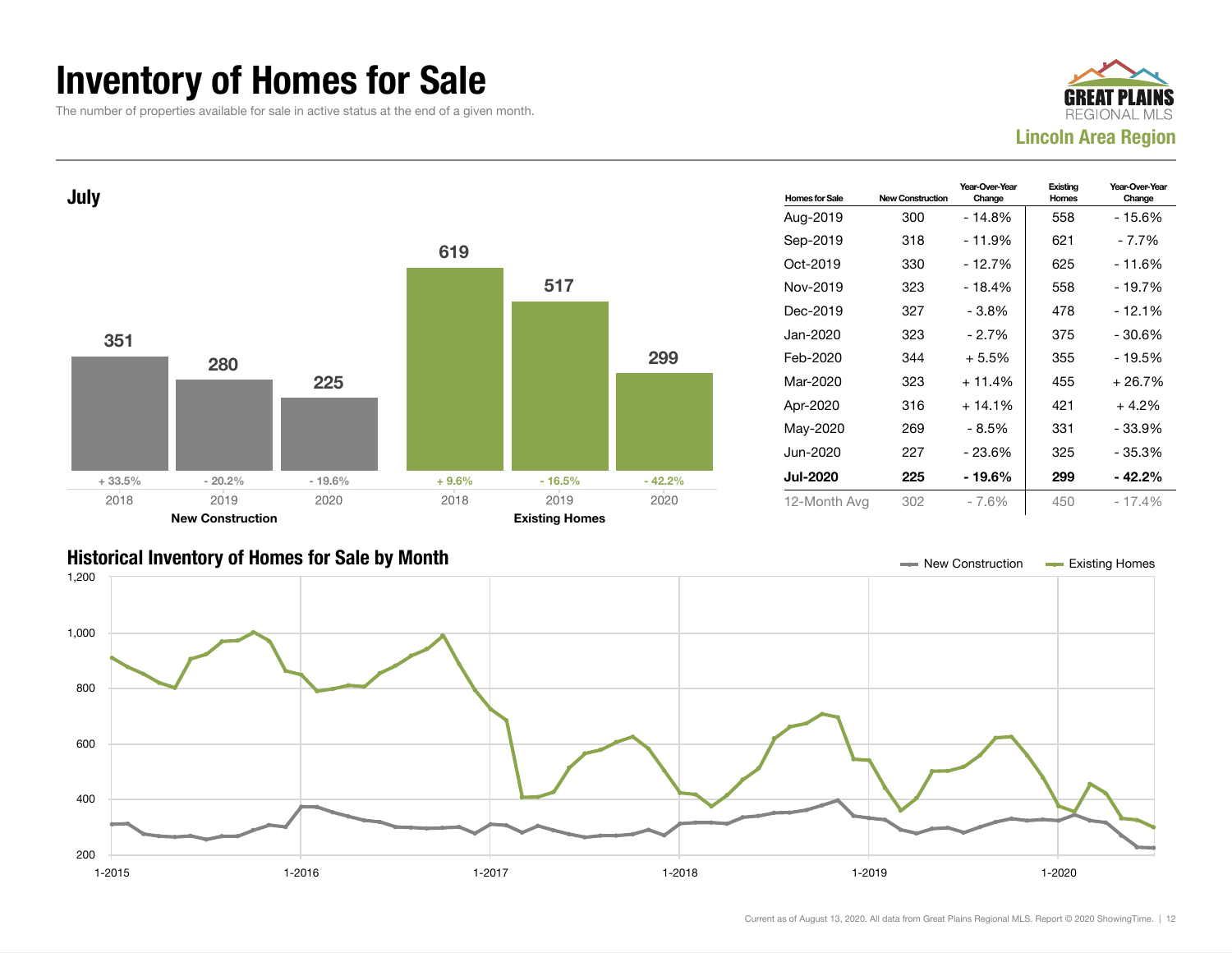## Months Supply of Inventory

The inventory of homes for sale at the end of a given month, divided by the average monthly pending sales from the last 12 months.





| <b>Months Supply</b> | <b>New Construction</b> | Year-Over-Year<br>Change | Existing<br>Homes | Year-Over-Year<br>Change |
|----------------------|-------------------------|--------------------------|-------------------|--------------------------|
| Aug-2019             | 5.3                     | - 5.4%                   | 1.7               | $-19.0%$                 |
| Sep-2019             | 5.7                     | $0.0\%$                  | 1.8               | - 14.3%                  |
| Oct-2019             | 6.0                     | $+1.7%$                  | 1.8               | - 18.2%                  |
| Nov-2019             | 5.8                     | $-4.9%$                  | 1.6               | $-27.3%$                 |
| Dec-2019             | 6.0                     | $+15.4%$                 | 1.4               | - 17.6%                  |
| Jan-2020             | 6.1                     | $+24.5%$                 | 1.1               | - 35.3%                  |
| Feb-2020             | 6.3                     | $+28.6%$                 | 1.0               | $-28.6%$                 |
| Mar-2020             | 5.9                     | $+31.1%$                 | 1.3               | $+18.2%$                 |
| Apr-2020             | 5.9                     | + 37.2%                  | 1.2               | $0.0\%$                  |
| May-2020             | 4.8                     | $+2.1%$                  | 0.9               | $-40.0\%$                |
| Jun-2020             | 3.9                     | $-20.4%$                 | 0.9               | $-40.0\%$                |
| <b>Jul-2020</b>      | 3.7                     | $-22.9%$                 | 0.8               | - 50.0%                  |
| 12-Month Avg*        | 5.4                     | $+5.9%$                  | 1.3               | $-23.1%$                 |

#### Historical Months Supply of Inventory by Month New York New York New York New Construction Access Existing Homes

\* Months Supply for all properties from August 2019 through July 2020. This is not the average of the individual figures above.